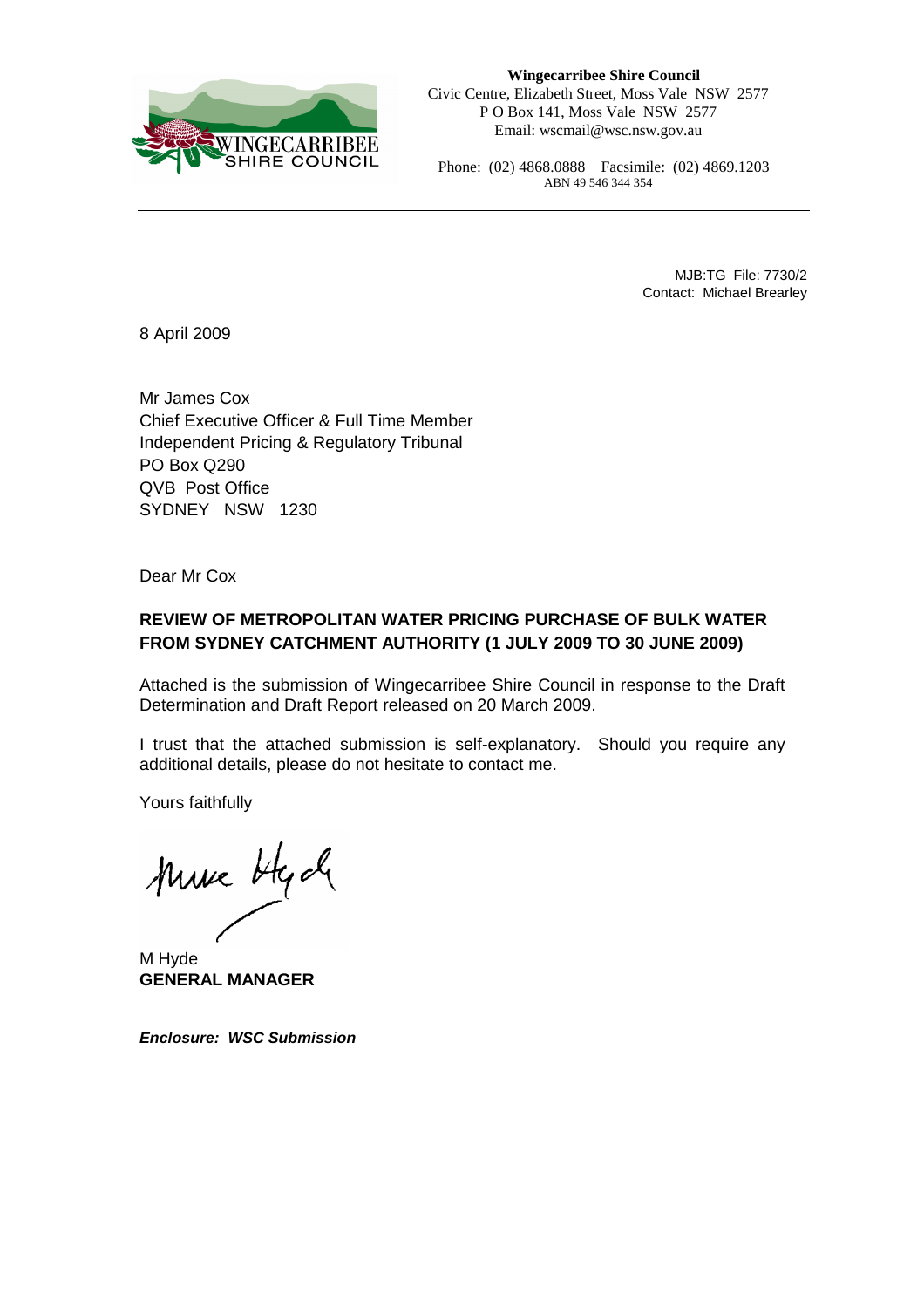# **DRAFT DETERMINATION ON REVIEW OF**

# **PRICES FOR THE SYDNEY CATCHMENT AUTHORITY**

**(From 1 July 2009 to 30 June 2012)** 

**SUBMISSION OF WINGECARRIBEE SHIRE COUNCIL** 



## **TO THE INDEPENDENT PRICING AND REVIEW TRIBUNAL OF NSW**

**APRIL 2009**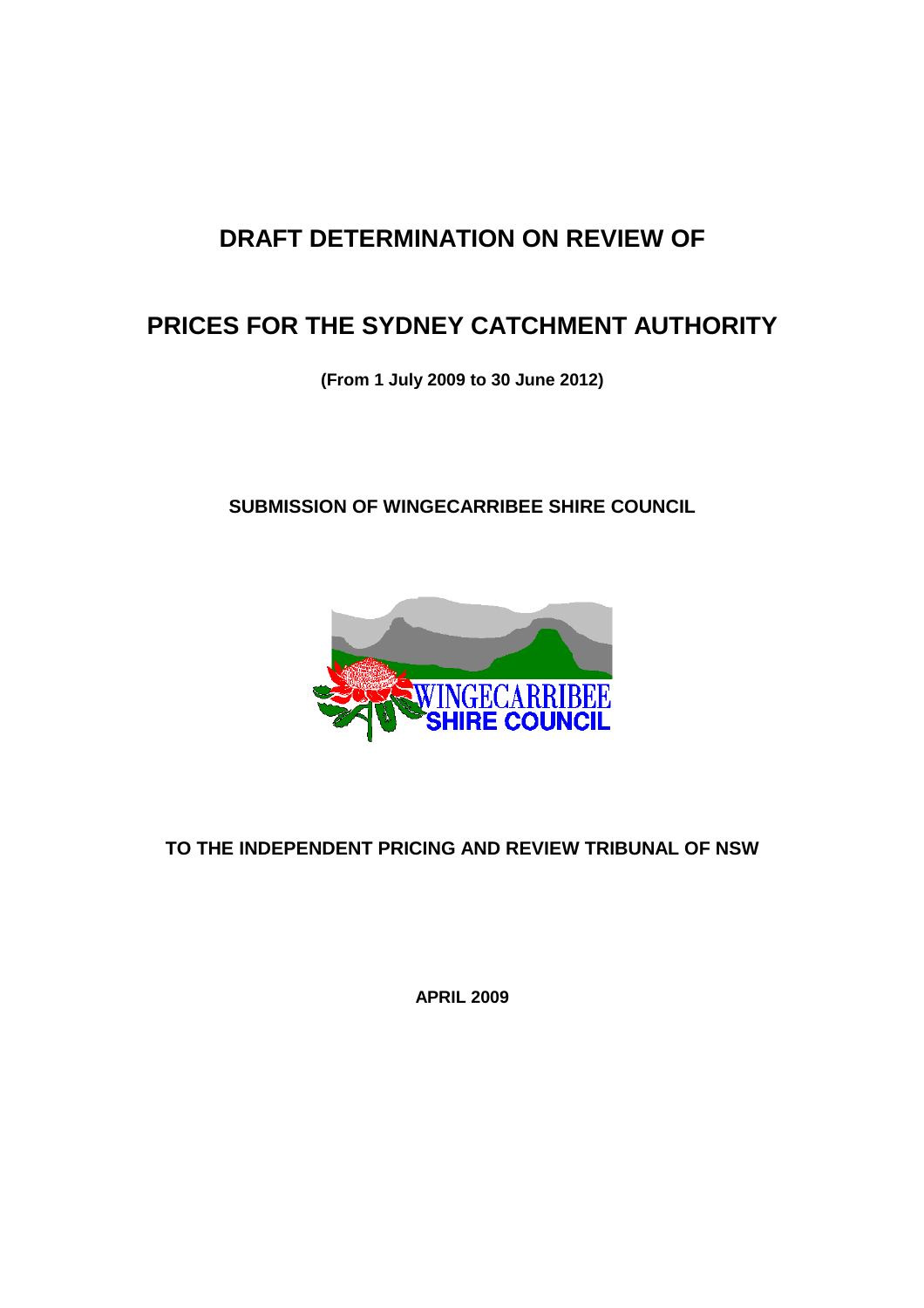

### **DRAFT DETERMINATION ON REVIEW OF PRICES FOR THE SYDNEY CATCHMENT AUTHORITY (From 1 July 2009 to 30 June 2012)**

### **INDEX**

| 2.1  |                                                                                                             |
|------|-------------------------------------------------------------------------------------------------------------|
| 2.2. |                                                                                                             |
| 2.3  |                                                                                                             |
| 2.4  |                                                                                                             |
|      |                                                                                                             |
|      | REASONS & JUSTIFICATION FOR PRICE REDUCTION 1<br>IMPACT OF OTHER FACTORS & FINANCIAL BURDEN ON RESIDENTS  1 |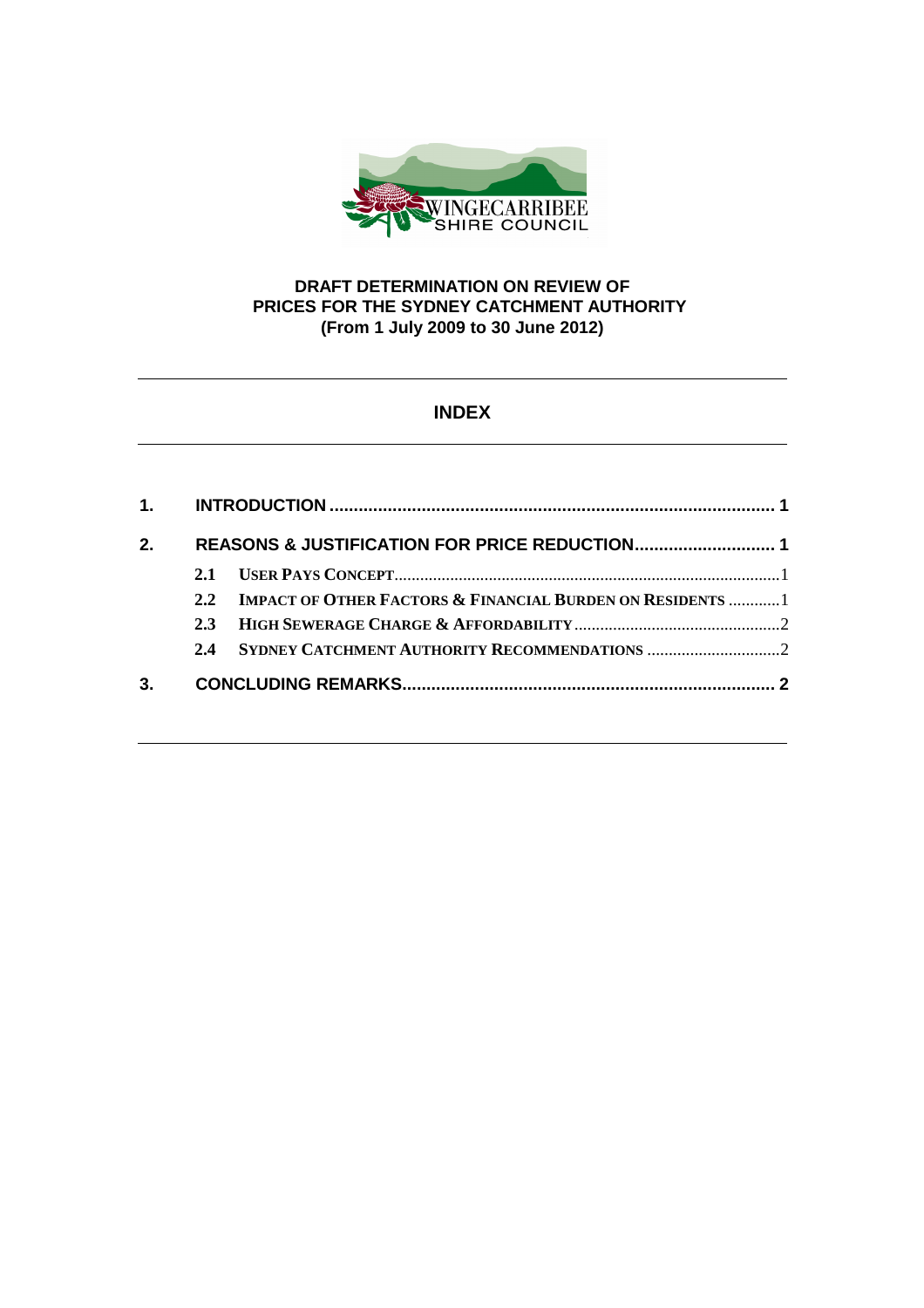#### **1. INTRODUCTION**

Wingecarribee Shire Council (Council) will be purchasing between 4,000 – 4,200 ML/annum of water from the Sydney Catchment Authority (SCA) during the period from 1 July 2009 to 30 June 2012 the Draft Determination proposes to increase the price from \$210.10/ML in 2008/09 to \$239.87/ML plus CPI in 2011/12.

Council believes that the current and proposed pricing structure for bulk water supply by the SCA to Council is too high in consideration of the reasons and factors presented in this submission.

#### **2. REASONS & JUSTIFICATION FOR PRICE REDUCTION**

In its previous submission in October 2008, Council outlined a number of factors that should be considered in the pricing determination. Additional factors and further information on some of the previously submitted points are outlined below:-

#### **2.1 User Pays Concept**

Only a very small proportion of the total infrastructure owned and operated by the SCA contributes to supplying water to Council. The SCA's cost of supplying a megalitre of water to Council is only a small proportion of supplying a megalitre of water to Sydney Water.

Accordingly, in line with the generally accepted user pays principle, the water charge to Council should be in the same proportion. Further, it is Council's understanding that its demand can be more than met from water collected in the Wingecarribee Dam Catchment.

The fact that Wingecarribee Shire Councils price also has to be increased because Sydney Water's consumption would be reduced (due to the commissioning of the desalination plant), is not considered justifiable.

#### **2.2 Impact of Other Factors & Financial Burden on Residents**

In order to understand the financial burden that would be placed on Wingecarribee Shire residents, the impact of the proposed price increase needs to be looked at in the context of the current financial and market situations. The Council needs to substantially increase the treated water charges to its residents in the 2009/10 and the subsequent years for the following reasons:-

- **IMPACT ON WATEL THANGE OF THE FINANCIAL CRISE not only Council has** lost interest income from investments, it has to borrow to fund urgent capital/renewal works and incur additional interest expenditure. Further the superannuation expense will increase significantly;
- Energy Australia is expected to increase the electricity price by a whopping 39% from 1 July 2009;